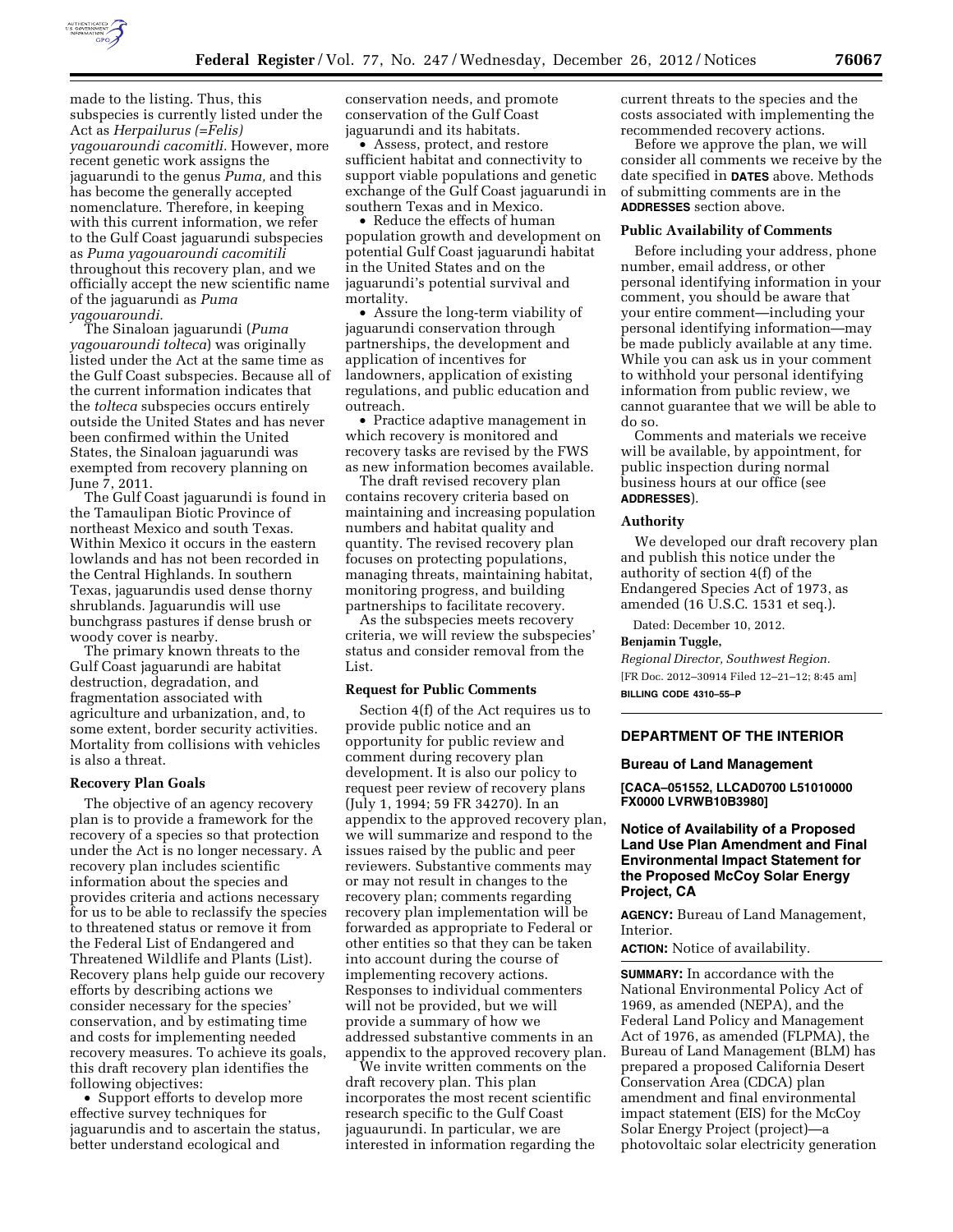project—and by this notice is announcing its availability. **DATES:** BLM planning regulations state that any person who meets the conditions as described in the regulations may protest the BLM's proposed plan amendment/final EIS. A person who meets the conditions and files a protest must file the protest within 30 days of the date that the Environmental Protection Agency publishes its notice of availability in the **Federal Register**.

**ADDRESSES:** Copies of the proposed plan amendment/final EIS have been sent to affected Federal, State, local government agencies, and to other stakeholders. Copies of the proposed plan amendment/final EIS are available for public inspection at the Palm Springs/ South Coast Field Office, 1201 Bird Center Drive, Palm Springs, CA 92262 and the California Desert District Office, 22835 Calle San Juan de Los Lagos, Moreno Valley, CA 92553–9046. Interested persons may also review the plan amendment/final EIS on the Internet at *[http://www.blm.gov/ca/st/en/](http://www.blm.gov/ca/st/en/fo/cdd.html) [fo/cdd.html.](http://www.blm.gov/ca/st/en/fo/cdd.html)* All protests must be in writing and mailed to one of the following addresses:

| Regular mail:                                                                                          | Overnight mail:                                                                                                      |
|--------------------------------------------------------------------------------------------------------|----------------------------------------------------------------------------------------------------------------------|
| BLM Director (210),<br>Attention: Brenda<br>Williams, P.O. Box<br>71383, Washington,<br>DC 20024-1383. | Attention: BLM Direc-<br>tor (210), Brenda<br>Williams 20 M<br>Street SE., Room<br>2134LM, Wash-<br>ington, DC 20003 |

**FOR FURTHER INFORMATION CONTACT:** 

Jeffery Childers; telephone, 951–697– 5308; mail, BLM California Desert District Office, 22835 Calle San Juan de Los Lagos, Moreno Valley, CA 92553– 9046; or email *[jchilders@blm.gov.](mailto:jchilders@blm.gov)* Also contact Mr. Childers to have your name added to our mailing list. Persons who use a telecommunications device for the deaf (TDD) may call the Federal Information Relay Service (FIRS) at 1– 800–877–8339 to contact the above individual during normal business hours. The FIRS is available 24 hours a day, 7 days a week, to leave a message or question with the above individual. You will receive a reply during normal business hours.

**SUPPLEMENTARY INFORMATION:** The applicant, McCoy Solar, LLC, has requested a right-of-way (ROW) authorization to construct, operate, maintain, and decommission an up to 750-megawatt photovoltaic solar energy generation facility and necessary ancillary facilities including a generation tie (gen-tie) line, access road and switch yard. The precise generation

capacity or megawatts are dependent on the technology selected and efficiencies available at the time of ROW authorization. The proposed project includes an approximately 4,437-acre solar plant site, and linear facilities outside the solar plant site including a 14.5-mile gen-tie within a ROW width of 100 feet (Eastern Route), access roads, a distribution line, and a 2-acre switch yard (total linear disturbance is 146 acres, for a total project area of 4,583 acres) to be located adjacent to and connect into Southern California Edison's Colorado River Substation. The proposed project would require approximately 477 acres of private lands. The project site is located approximately 13 miles northwest of Blythe, California and approximately 32 miles east of Desert Center.

The BLM's purpose and need for the project is to respond to McCoy Solar, LLC's application for a ROW grant to construct, operate, maintain, and decommission a solar energy facility on public lands. The BLM will decide whether to grant, grant with modification, or deny a ROW to McCoy Solar, LLC.

The project would be located in the Riverside East Solar Energy Zone as designated in the Solar Programmatic EIS Record of Decision (ROD) signed October 12, 2012. However, the Solar Programmatic EIS ROD specifically excluded certain ''pending applications'' from the land use planning decision amending the CDCA Plan, and the ROW application for the project is subject to that exclusion (Programmatic EIS ROD Section B.1.2). This project would still require a CDCA Plan amendment since the CDCA Plan (1980, as amended), while recognizing the potential compatibility of solar energy generation facilities with other uses on public lands, requires that all sites proposed for power generation or transmission not already identified be considered through the plan amendment process.

In addition to the proposed action identified above and a no action alternative, the BLM analyzed a reduced acreage alternative, where the solar plant site would occupy approximately 2,259 acres, and a reconfigured gen-tie line and access road alternative including either an approximately 12.5 mile gen-tie and access road route (Central Route) or a 15.5-mile route to the west (Western Route). The Agency Preferred Alternative consists of an approximately 4,437-acre solar plant site and the Central Route Gen-tie alternative that would disturb 136.2 acres, including a 2-acre switch yard interconnection to the Colorado River

Substation, for a total project area of 4,573.2 acres.

The proposed plan amendment/final EIS evaluates the potential impacts of the proposed project on air quality, biological resources, cultural resources, water resources, geological resources and hazards, land use, noise, paleontological resources, public health, socioeconomics, soils, traffic and transportation, visual resources, wilderness characteristics, and other resources.

A Notice of Intent to Prepare an EIS/ Environmental Impact Report for the project was published in the **Federal Register** on August 29, 2011 (76 FR 167). The BLM and Riverside County held joint public scoping meetings in Palm Desert and Blythe on September 20, 2011 and October 19, 2011. The formal scoping period ended on November 28, 2011.

A Notice of Availability of the draft plan amendment/EIS for the project was published on May 25, 2012. The BLM held two public meetings: In Palm Desert on June 27, 2012, and in Blythe on June 28, 2012. The purpose of these meetings was to provide additional information to the public regarding the analysis.

In March 2012, the BLM and Riverside County bifurcated the joint process, and the BLM proceeded with an EIS, satisfying the Federal requirements under NEPA. The County will issue any required documentation under the California Environmental Quality Act (CEQA) separately before issuing its authorizations.

Comments on the draft plan amendment/EIS received from agencies, members of the public, and internal BLM review were considered and incorporated as appropriate into the proposed plan amendment/final EIS. Public comments resulted in the addition of clarifying text, modification of the western boundary to avoid additional resource conflicts, and changes to the drainage design to accommodate the revised boundary. These changes were to the physical project footprint and did not significantly change proposed land use plan decisions.

Instructions for filing a protest with the Director of the BLM regarding the project may be found in the ''Dear Reader'' letter of the proposed plan amendment/final EIS and at 43 CFR 1610.5–2. All protests must be in writing and mailed to the appropriate address as set forth in the **ADDRESSES** section above. Emailed and faxed protests will not be accepted as valid protests unless the protesting party also provides the original letter by either